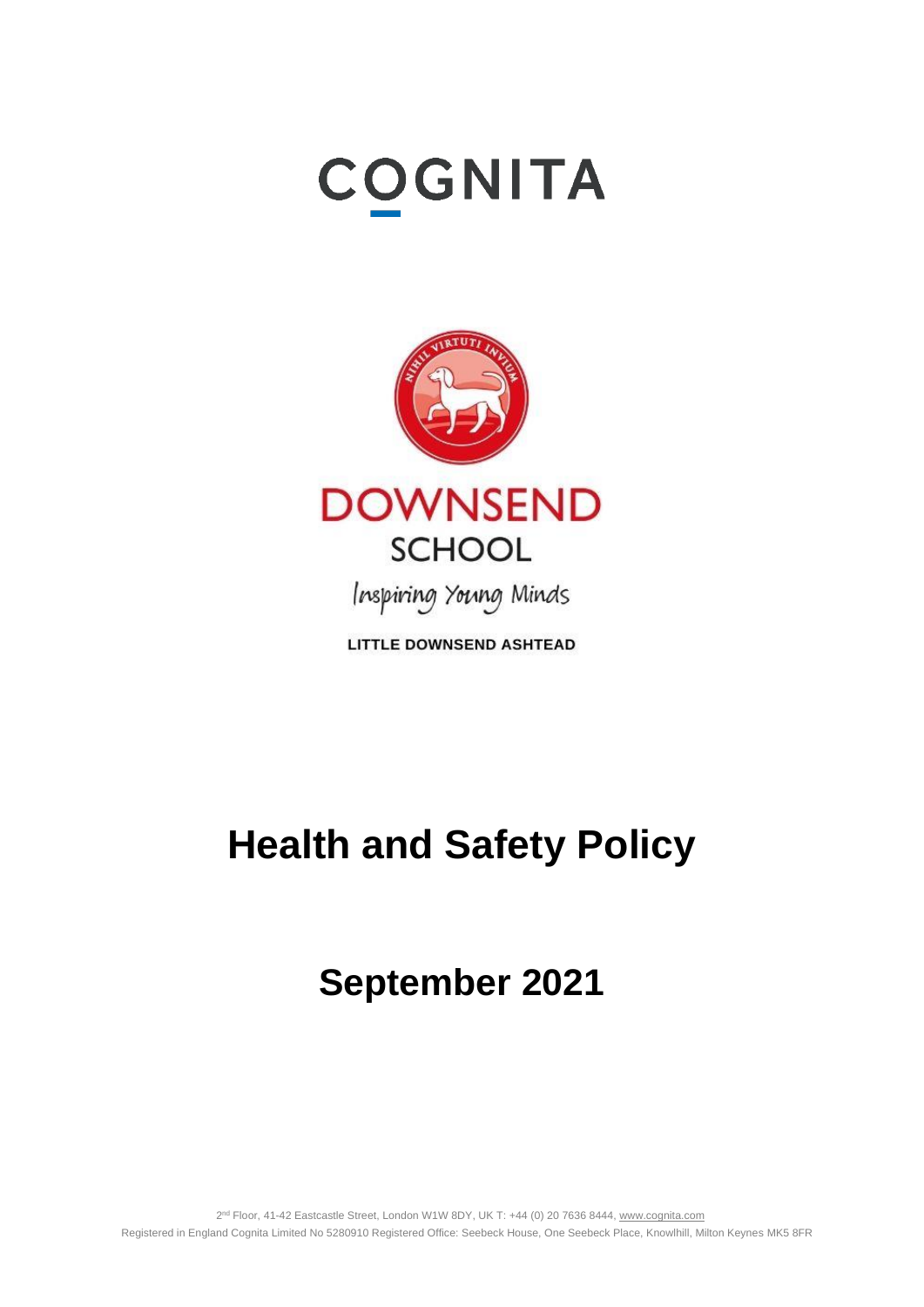

**THE POLICY Issue Date: September 2021 Status: Version 1**

**LITTLE DOWNSEND ASHTEAD ("the School") HEALTH AND SAFETY POLICY PART ONE - STATEMENT OF INTENT**

#### **INTRODUCTION**

**DOWNSEND** SCHOOL Inspiring Young Minds **I ITTI F DOWNSEND ASHTEAD** 

The school believes that ensuring the health and safety of staff, pupils and visitors and positively promoting health and safety is essential to the success of the school.

We are committed to:

- Providing a safe and healthy working and learning environment on and off site
- Preventing accidents and work related ill health
- Providing safe premises (including access and egress), plant and equipment
- Maintaining safe systems of work among staff (including teaching and non-teaching staff, peripatetic workers and students undertaking work experience) and pupils
- Assessing and controlling risks from curriculum and non-curriculum work activities
- Providing a safe means of use, handling, storage and transportation of articles and substances
- Formulating effective procedures for use in case of fire and/or the need for emergency evacuation of the school
- Providing adequate information, instruction, training and supervision to staff and pupils
- Consulting with staff, pupils and their representatives on health and safety matters
- Setting targets and objectives regarding health and safety performance to develop a culture of continuous improvement
- The regular monitoring and review of health and safety procedures and systems (to include risk assessments, accident records and health and safety related issues and complaints etc)
- Ensuring adequate welfare facilities exist throughout the school
- Ensuring adequate resources are made available for health and safety issues, so far as is reasonably practicable.

The school will establish a Health and Safety Management System to ensure the above commitments can be met. Cognita Schools Ltd, the Head, staff and pupils will play their part in its implementation.

**NAME: Michael Drake Chief Executive Europe**

ä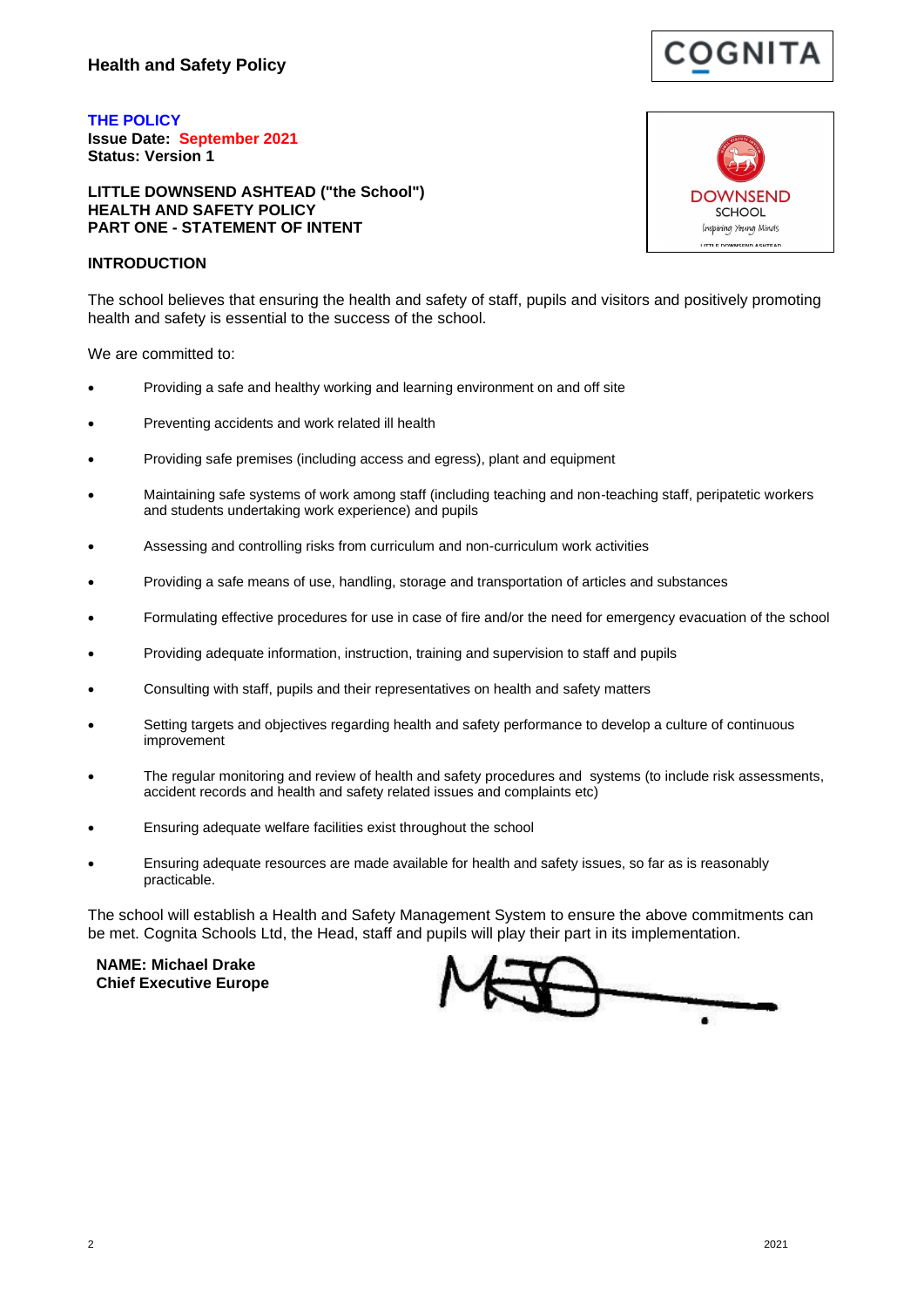**Health and Safety Policy**

**NAME: Vanessa Conlan (Head Teacher)**

**Insert SIGNATURE:**

VContan

**NAME: Christeen Brown (Head of School)**

**Insert SIGNATURE:**

**DATE: September 2021**

Brown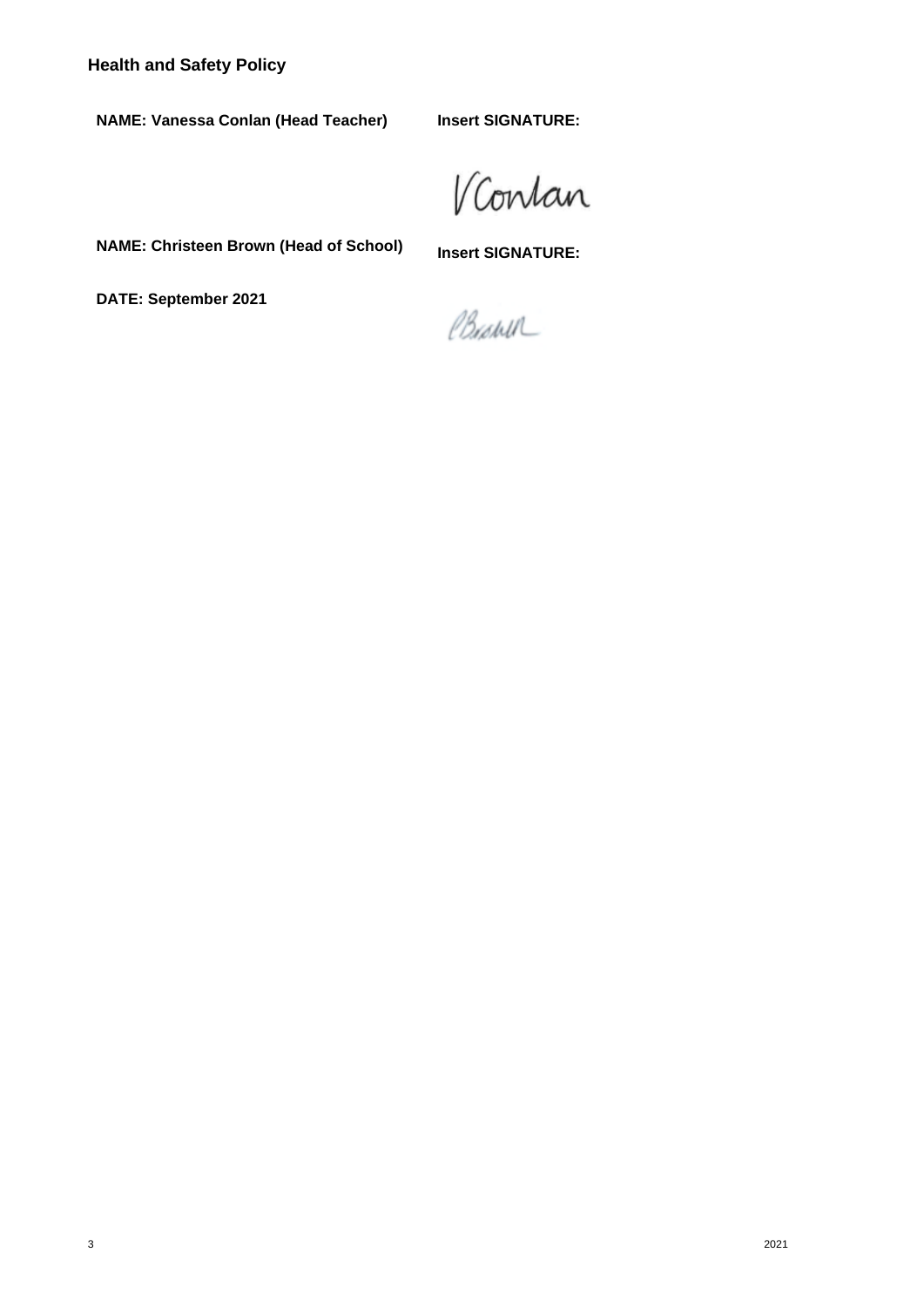**`**



# Cognita Schools - Health & Safety Management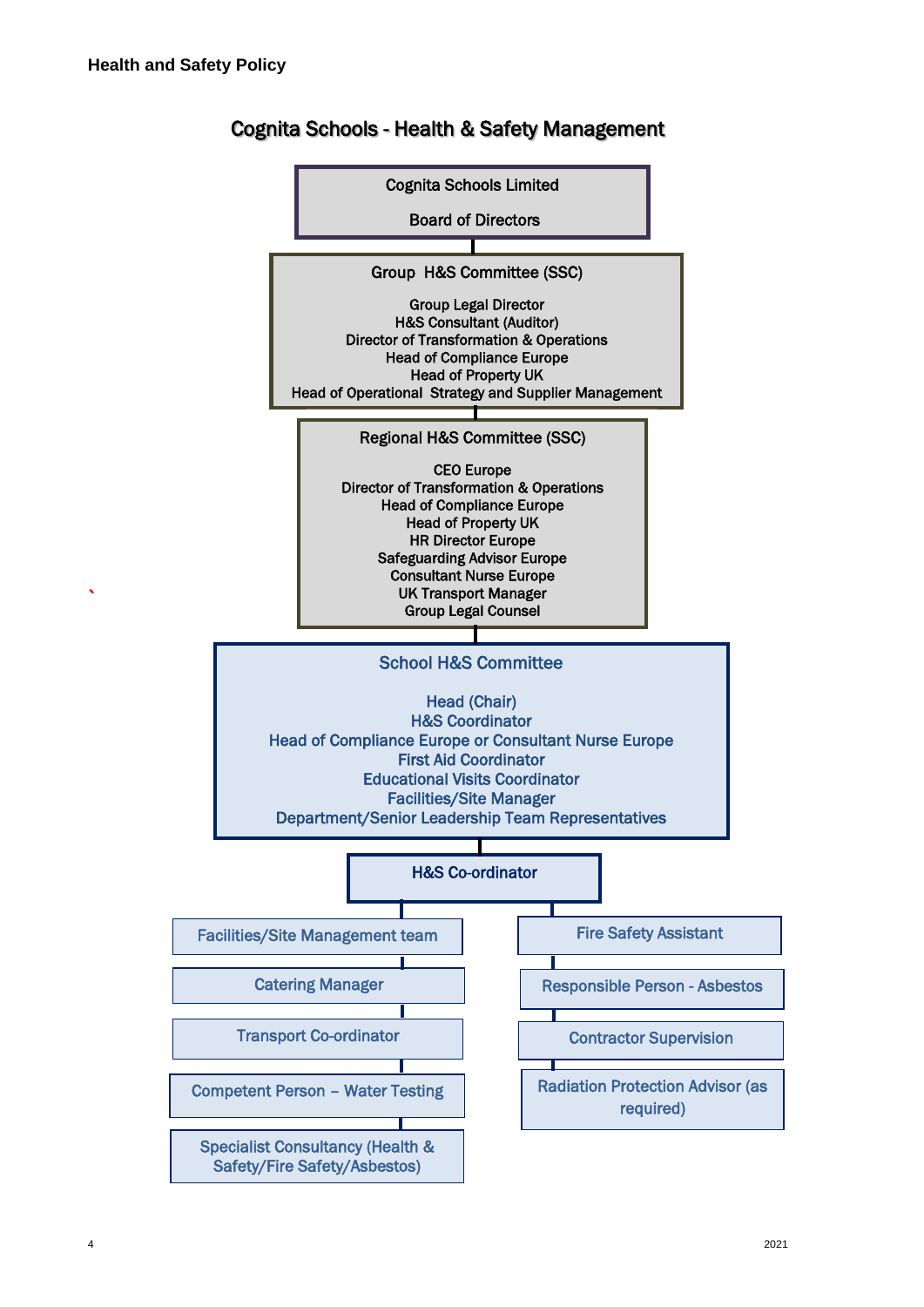## **PART TWO - ORGANISATION**

#### **INTRODUCTION**

The Board of Directors of Cognita Schools Ltd are responsible for ensuring the implementation of this Health and Safety Policy.

The Directors delegate responsibility for health and safety management to the Director of Education and to their Head.

In order to ensure compliance with the law and the school's Statement of Intent the Head will arrange appropriate delegation of health and safety management issues as detailed in this part of the Policy.

#### **HEAD WILL ENSURE:**

- The promotion of a health and safety culture within the school and on off-site visits in order to prevent accidents, work-related ill health and damage to property.
- That a clear written health and safety policy is developed, implemented and communicated in accordance with legal obligations, relevant HSE and DfE and other appropriate guidance and guidance from Cognita.
- The effective management of health, safety and welfare of staff, pupils, contractors, visitors and others so far as is reasonably practicable. This policy applies to all pupils, including those in the Early Years.
- Adequate control of health and safety risks arising out of the school's activities.
- The provision and maintenance of safe premises, plant and equipment.
- Responsibilities for health, safety and welfare are allocated to specific people and those persons are formally informed of these responsibilities.
- Persons to whom health and safety responsibilities are delegated are competent to do their tasks i.e. that they have sufficient experience, knowledge and training to perform the tasks required of them and have sufficient time and resources to undertake the role.
- The provision of adequate information, instruction, supervision and training for staff and pupils and others such as contractors, where appropriate.
- The establishment of a school H&S Committee which is representative of the operation and structure of the school and which meets at least Termly.
- That arrangements are in place for the effective consultation with staff, nominated trade union representatives and pupils regarding health and safety matters.
- Clear procedures are created for risk assessment, the development of safe working practices and reporting of accidents, incidents, dangerous occurrences and near misses.
- The formulation of effective procedures for use in case of fire and/or the need for emergency evacuation of the school.
- Sufficient funds are set aside for health and safety management in accordance with the Statement of Intent.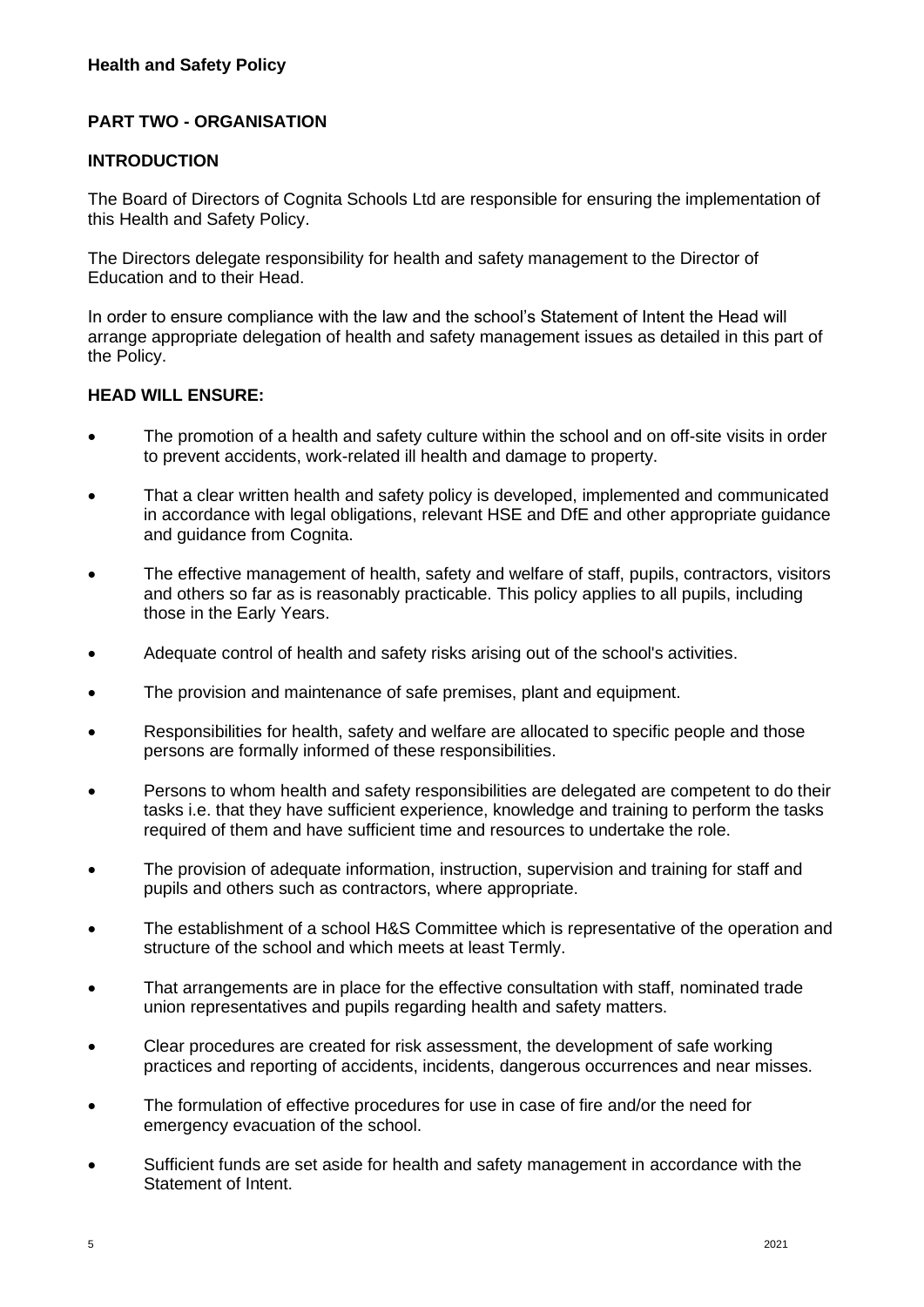- The school complies with its reporting and record keeping obligations.
- Accidents, incidents, absence and complaints pertaining to matters of health and safety are properly investigated, if required, and that the school co-operates with the relevant enforcement agencies such as the HSE, local authority and fire authority, if required.
- Health and safety performance is measured both actively and reactively and measures are put in place to monitor the effectiveness of the health and safety arrangements in controlling identified risks.
- The school's health and safety policy is reviewed annually and in light of any significant change throughout the school academic year. Performance is monitored regularly and reports on the health and safety performance of the school are prepared for the termly H&S meetings, Cognita audits and Director of Education visits.

### **SCHOOL H&S CO-ORDINATOR WILL ENSURE:**

- The promotion of a positive health and safety culture within the School.
- The implementation of a clear, written School Health and Safety Policy that has been developed from the approved Cognita (UK) model policy and is communicated and regularly updated in accordance with legal obligations (alongside other appropriate guidance and updates from the Cognita Group).
- Maintained liaison with other specialist health, safety and fire safety roles appointed within the School, to co-ordinate compliance actions and provide a central point of contact [please note Cognita UK H&S Line Management structure].
- The dissemination of information relevant to health and safety compliance ensuring all compliance duty holders and other key parties within the School are included.
- The co-ordination of the School's H&S Meetings, ensuring these are conducted in accordance with the Terms of Reference for school H&S committee.
- Central co-ordination and access as a key point of contact for any accident, incident or near miss occurrence. Ensuring thorough investigation, review, recording of information and escalation has been conducted and final actions closed out
- Liaison with all School Departments to ensure risk assessments are produced for tasks/activities within such areas, with information provided to relevant parties and regular review undertaken.
- Support as the key contact in order to co-operate with any enforcement agency such as the HSE, HPA, local authority and fire authority, as required.
- Systems are established to allow staff (both teaching and non-teaching) to receive adequate information, supervision and training (both induction training and ongoing training) in health and safety matters relevant to their specialist area by liaising with the School identified Training Co-ordinator.
- Prompt evaluation and, where appropriate, take action on health, safety and welfare concerns and issues which are reported to them, or refer them to the Head.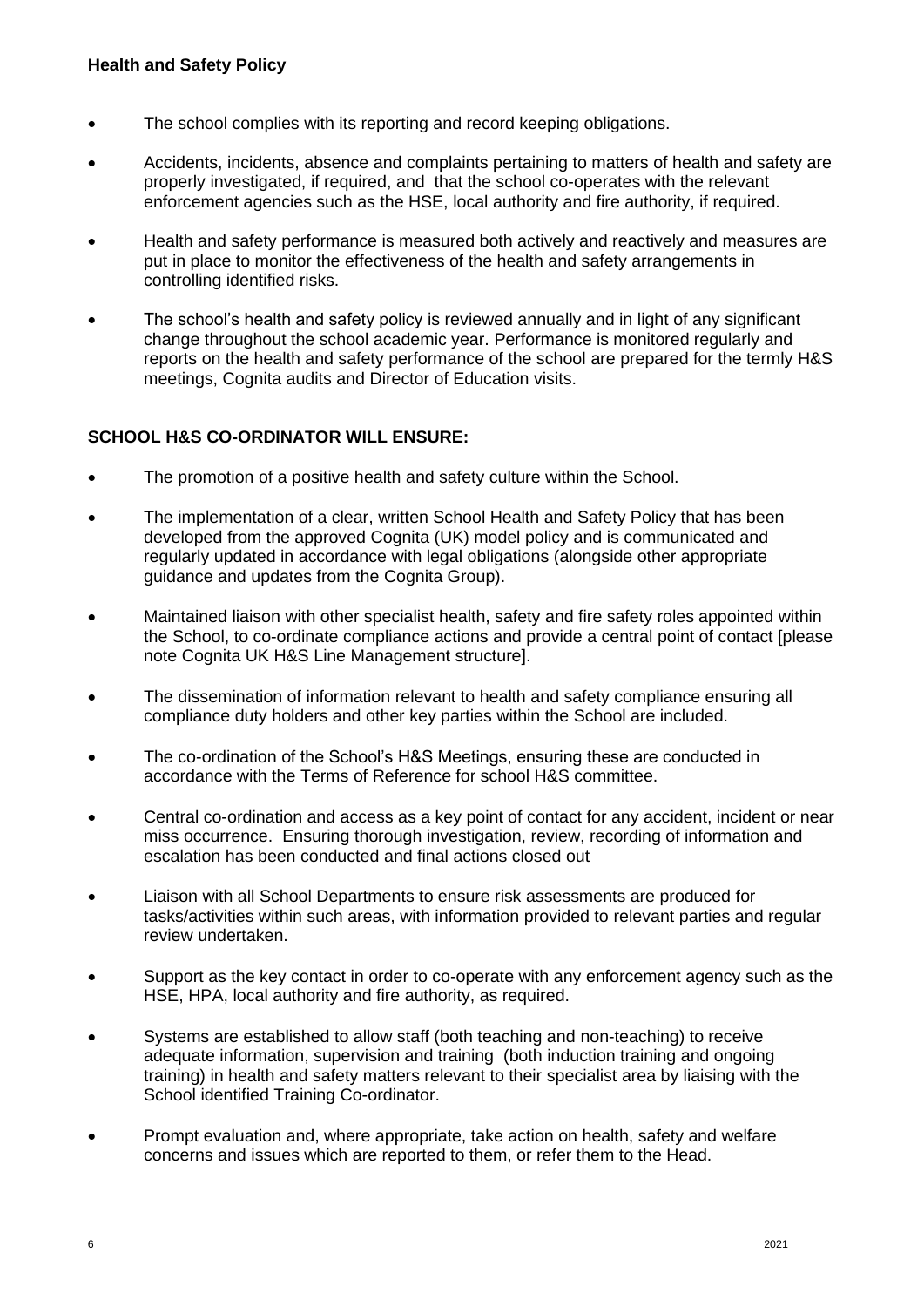#### **Health and Safety Policy**

- Routine monitoring is established at the School including both internal and external audits and inspections, to ensure ongoing H&S compliance is reviewed and any actions raised are appropriately dealt with.
- Termly updates are provided to the School Safeguarding Govenance committee detailing the School's progress with identified compliance issues and areas of focus.

#### **HEADS OF DEPARTMENT AND MEMBERS OF THE SENIOR MANAGEMENT TEAM WILL ENSURE:**

- Application of the school's Health and Safety Policy to their own department or area of specialism.
- Development and dissemination of a departmental/team health and safety policy, if appropriate, detailing the particular roles and responsibilities for health and safety in that specialist area and the organisational arrangements in place for achieving this.
- Familiarisation with current Regulations, Codes of Practice and Guidance appropriate to their specialist areas and with this Policy (this may require reading trade journals, ESIS, British Standards, CLEAPSS).
- Risk assessments of the activities for which they are responsible are carried out and reviewed as required.
- All staff under their control (to include supply teachers and work experience students) receive adequate information, supervision and training (both induction training and ongoing training) in health and safety matters relevant to their specialist area.
- All statutory notices and appropriate safety signs are displayed in their specialist area.
- Adequacy of first aid provisions, protective clothing and equipment, registers and log books are available for use in their specialist area.
- Machinery, equipment and substances are accompanied by adequate information on use and that use is restricted to named individuals where necessary for reasons of health and safety.
- Prompt evaluation and where appropriate take action on health, safety and welfare concerns and issues which are reported to them, or refer them to the Head.
- Regular inspections are conducted of their areas of responsibility to ensure that equipment, furniture and activities are safe and record these inspections where required.
- So far as is reasonably practicable, that the provision of sufficient information, instruction, training and supervision to enable other staff and pupils to avoid hazards and contribute positively to their own health and safety.
- Investigation of any accidents, which occur within their sphere of responsibility.
- Monitoring of the health and safety of his/her department or area of responsibility (including records of risk assessments, health and safety related issues and complaints, and records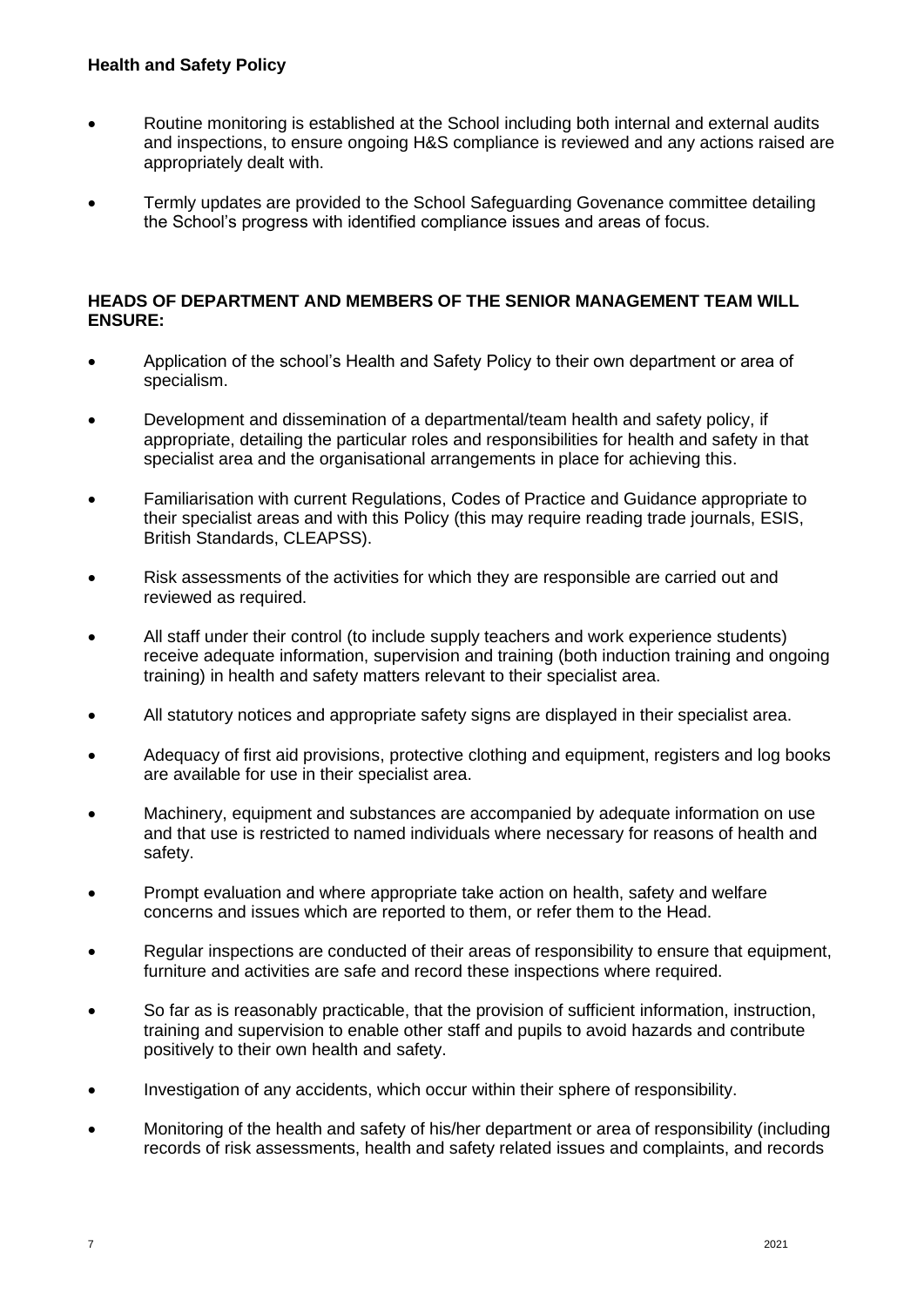of accidents) regularly) and prepare an annual report for the Head on the health and safety performance of his/her department or area of responsibility.

Inclusion with the health and safety at departmental/team meetings.

#### **CLASS TEACHERS WILL ENSURE:**

- Co-operation with the Head, their Head of Department and their Line Manager on health and safety matters.
- Taking reasonable care for their own health and safety and for that of staff, pupils, volunteer helpers and visitors under their supervision.
- Familiarity with this Policy and the procedures in respect of fire, first aid and other emergencies, and to carry them out as required.
- Exercising effective supervision of pupils and give clear oral and written instructions and warnings to pupils as often as necessary.
- Following any safe working procedures issued for their subject area and generally.
- Provision and request for the use of appropriate protective equipment, clothing and guards where necessary and ensure they are used as required.
- Making recommendations to their Head or Head of Department on health and safety equipment and on additions or necessary improvements to plant, tools, equipment or machinery.
- Integration of all relevant aspects of safety into the teaching process and, where necessary, provide special lessons on health and safety in line with Curriculum requirements for safety education.
- Avoidance of introducing personal items of equipment (electrical or mechanical) into the school without prior authorisation.
- Reporting all accidents, defects and dangerous occurrences to their Head or Head of Department.

#### **NON-TEACHING STAFF WILL ENSURE:**

- Co-operation with the Head, their Head of Department and their Line Manager on health and safety matters.
- Acting with due care for the health, safety and welfare of themselves, other staff and other persons at the School.
- Exercising effective supervision over those for whom they are responsible.
- Familiarity with the contents of this Policy and, in particular, the procedures in respect of fire, first aid and other emergencies.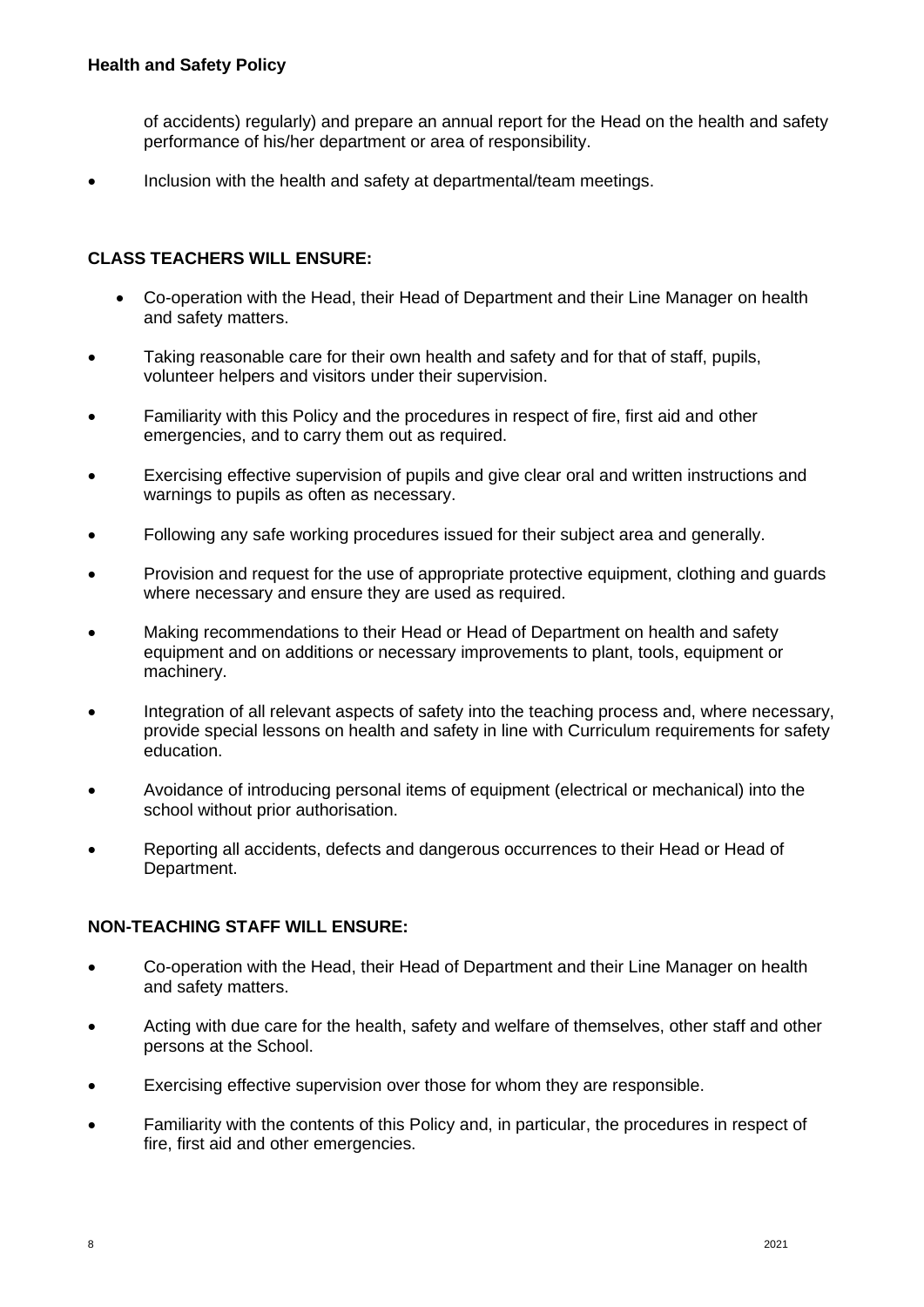- Observation of all instructions on health and safety issued by Cognita, the school or any other person delegated to be responsible for a relevant aspect of health and safety at the school.
- Implementation of safe working practices which comply with the approved Cognita and school policies and procedures and set a good example personally.
- Acting in accordance with any specific health and safety training received.
- Exercising good standards of housekeeping and cleanliness.
- Defects are reported to Line Management and offices, general accommodation and vehicles are kept tidy and in good order at all times.
- Tools and equipment are in good condition (and not use them otherwise), ensure that they are appropriate to that use and that adequate instructions for their use are provided.
- Reporting of any defects in tools and equipment and actual or potential hazards to their Line Manager or the Head and ensure that defective equipment is immediately taken out of use until it has been made safe.
- Use of protective clothing and safety equipment provided (when appropriate) and ensure these are kept in good condition.
- Provision of instructions, warning notices and signs as appropriate.
- Reporting of all accidents in accordance with current procedure.
- Any accidents or incidents, dangerous occurrences or near misses are reported to the Head.
- Assistance in the investigation of any accident (or incident where personal injury could have arisen) and take appropriate corrective action.
- Where authorising work to be undertaken or authorising the purchase of equipment, the health and safety implications of such work or purchase are considered.
- If entrusted with responsibilities for specific aspects of health, safety and welfare they satisfy themselves that those responsibilities as appropriate are re-assigned in their absence. Such re-assignments must be approved by the employee's Line Manager.
- Minimisation of the occasions when an individual is required to work or study in isolation.
- No interference with or misuse anything provided to safeguard their health and safety.
- Members of staff are expected to be vigilant at all times but particularly where there are vehicles on site and when activity is taking place at height.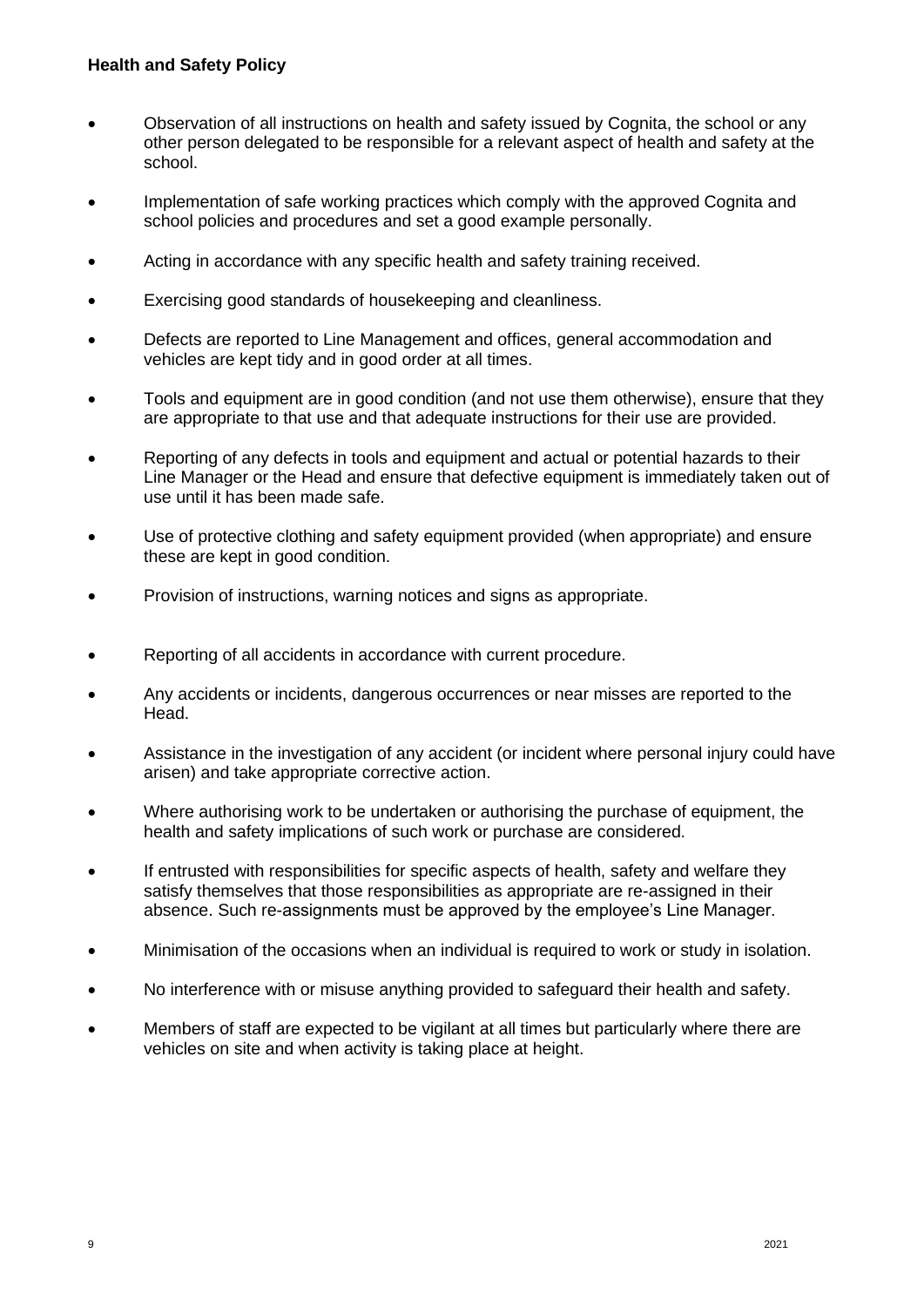#### **PUPILS (IN ACCORDANCE WITH THEIR AGE AND APTITUDE) WILL ENSURE:**

- Co-operation with the Head and staff on health and safety matters and in particular must follow the instructions of staff in the event of an emergency.
- Taking reasonable care for their own health and safety and that of others at the school.
- Observation of the school rules, standards of dress consistent with safety and/or hygiene.
- Use and not wilfully misuse, neglect or interfere with anything provided to safeguard their health and safety.
- Reporting of all health and safety concerns to the Head.

#### **HIRERS:-**

All hirers of the school must, in addition to the responsibilities of visitors below, ensure arrangements are made for checking the security and condition of the premises and equipment used after vacation by the hirer or his/her staff

#### . **VISITORS AND CONTRACTORS:-**

All visitors and other users of the school premises (to include contractors, delivery people and visitors to the school) must:

- Co-operate with the with school on health and safety matters and in particular follow the instructions of staff in the event of an emergency.
- Observe the rules of the school.
- Ensure that they comply with the school's signing-in/out visitors' and/or contractors' procedures and the appropriate means of access to and egress from the school site and the host arrangements whilst on site.
- Ensure that they are familiar with the school's fire and emergency evacuation procedures.
- Ensure that they have adequate information about the premises, plant and equipment (if appropriate and including the location of asbestos containing materials where intrusive works are to be conducted).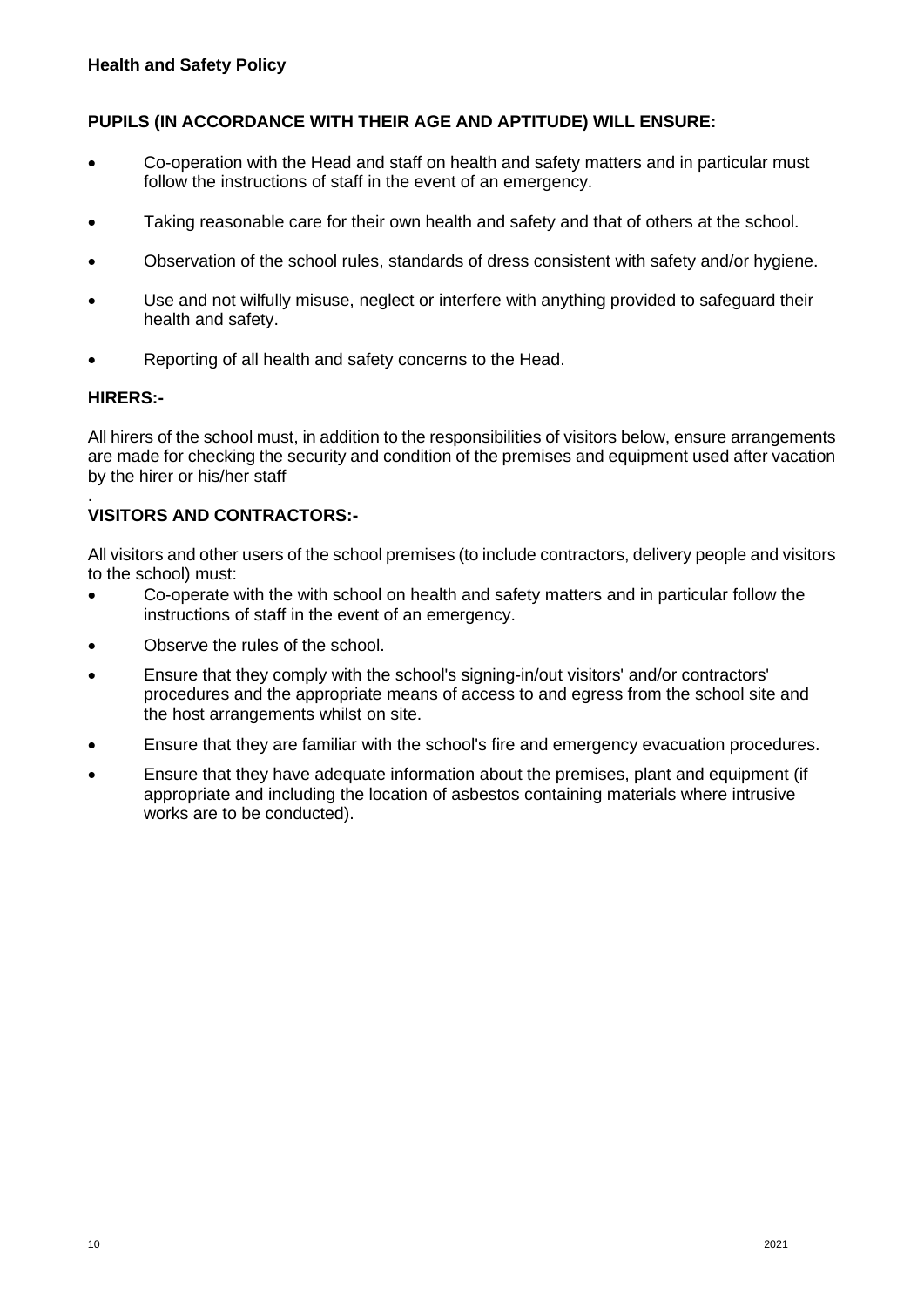#### **HEALTH AND SAFETY POLICY**

#### **PART THREE – ARRANGEMENTS (PLANNING AND IMPLEMENTATION)**

The following procedures and arrangements have been adopted to ensure compliance with the Statement of Intent.

#### **The school should detail the organisational arrangements on the attached tables and should attach relevant documentation.**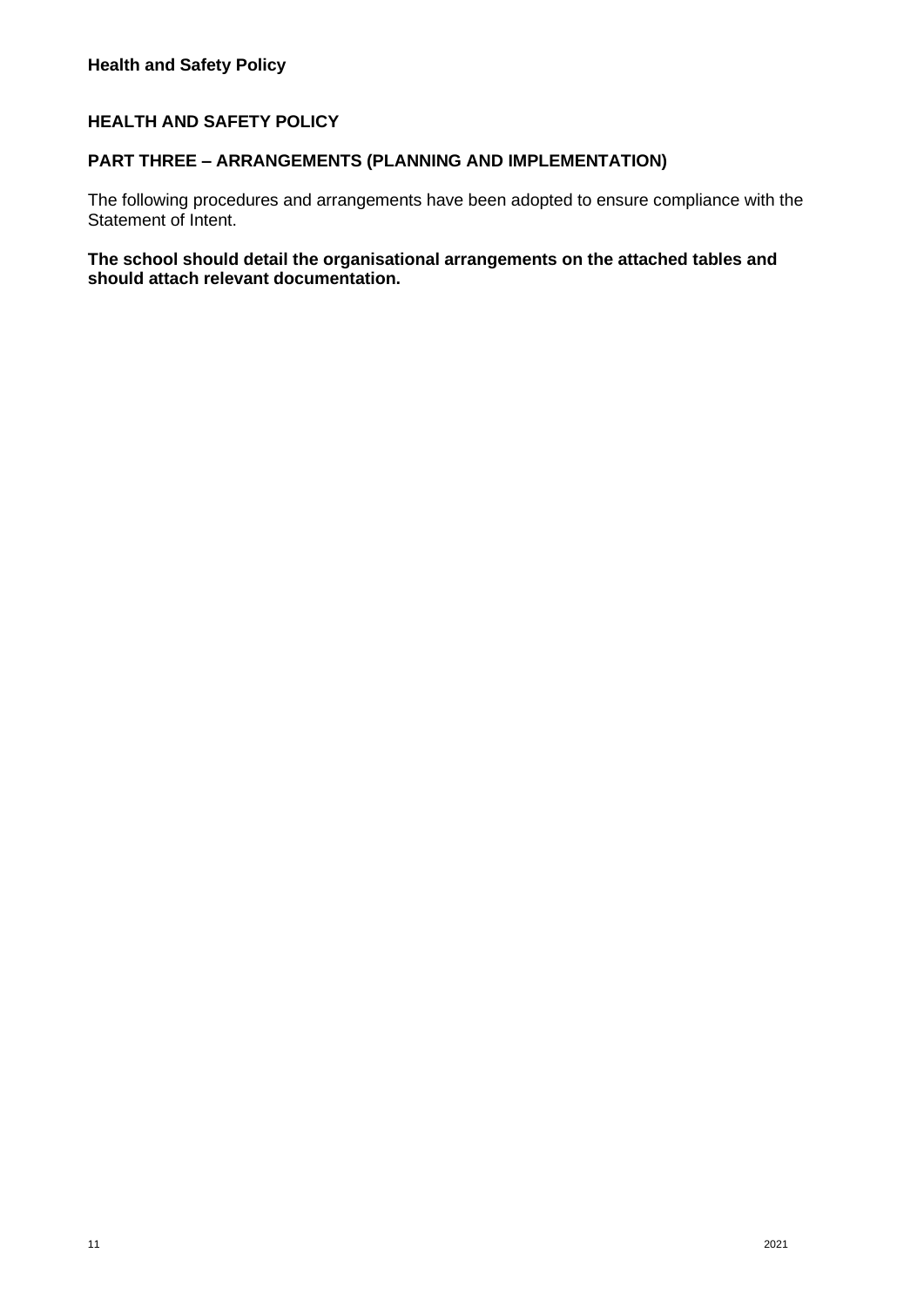# **EMERGENCY & FIRST AID RELATED POLICIES AND PROCEDURES**

| <b>School Policy and/or Guidance</b>                                               | <b>Responsible</b><br><b>Person</b><br>/ Department | <b>Current</b><br><b>Issue</b><br><b>Date/Ref</b> | <b>Planned</b><br><b>Review</b><br><b>Date</b> |
|------------------------------------------------------------------------------------|-----------------------------------------------------|---------------------------------------------------|------------------------------------------------|
| <b>Concussion Policy</b>                                                           | Vanessa Conlan                                      | Sept 21                                           | Sept 22                                        |
| <b>Dietary Requirements Policy</b>                                                 | Vanessa Conlan                                      | Sept 21                                           | Sept 22                                        |
| Fire Risk Management Policy                                                        | Kevin Brewer                                        | Sept 21                                           | Sept 22                                        |
| <b>Fire Risk Strategy</b>                                                          | <b>Kevin Brewer</b>                                 | Sept 21                                           | Sept 22                                        |
| <b>First Aid Policy</b>                                                            | Vanessa Conlan                                      | Sept 21                                           | Sept 22                                        |
| Incident and Continuity Planning<br><b>Toolkit</b>                                 | Vanessa Conlan                                      | Sept 21                                           | Sept 22                                        |
| Intimate Care Policy                                                               | <b>Christeen Brown</b>                              | Sept 21                                           | Sept 22                                        |
| Prevention and Control of Infection and<br><b>Communicable Diseases Procedures</b> | Vanessa Conlan                                      | Sept 21                                           | Sept 22                                        |
| Serious Incident Reporting Procedure                                               | Vanessa Conlan                                      | Sept 21                                           | Sept 22                                        |
| <b>Supporting Pupils with Medical</b><br><b>Conditions Policy</b>                  | Vanessa Conlan                                      | Sept 21                                           | Sept 22                                        |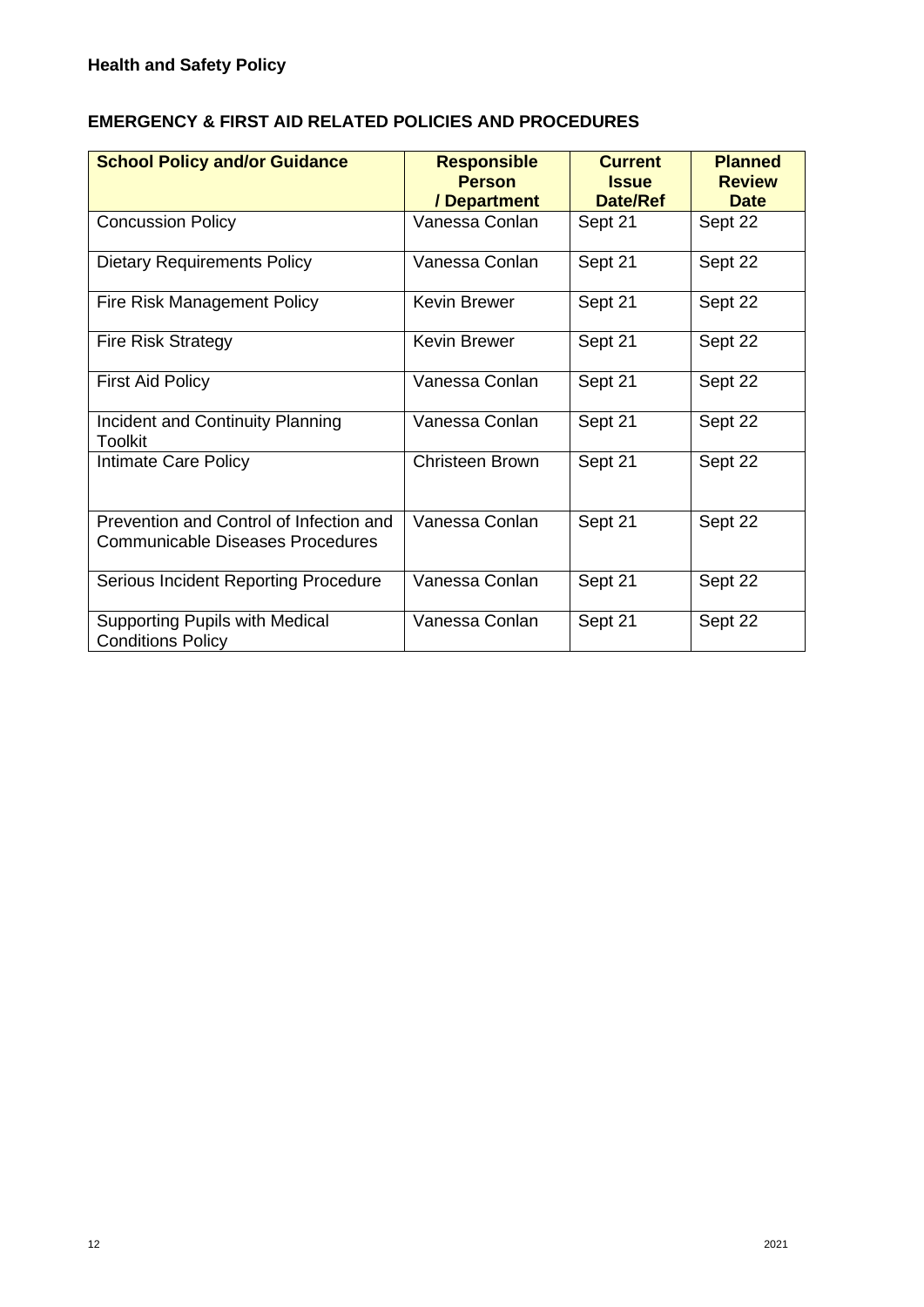### **FACILITIES RELATED POLICIES AND PROCEDURES**

| <b>STANDARD REQUIRED FACILITIES RELATED POLICIES</b>               |                                                     |                                         |                                      |
|--------------------------------------------------------------------|-----------------------------------------------------|-----------------------------------------|--------------------------------------|
| <b>Cognita Approved Policy and/or</b><br><b>Guidance</b>           | <b>Responsible</b><br><b>Person</b><br>/ Department | <b>Current Issue</b><br><b>Date/Ref</b> | <b>Planned</b><br><b>Review Date</b> |
| <b>Adverse Weather Policy</b>                                      | Vanessa Conlan                                      | Sept 21                                 | Sept 22                              |
| Asbestos Management Plan                                           | <b>Kevin Brewer</b>                                 | Sept 21                                 | Sept 22                              |
| Caretaking and Site Staff Policy                                   | <b>Kevin Brewer</b>                                 | Sept 21                                 | Sept 22                              |
| <b>Control of Contractors Policy</b>                               | <b>Kevin Brewer</b>                                 | Sept 21                                 | Sept 22                              |
| <b>COSHH (Control of Substances Hazardous</b><br>to Health) Policy | <b>Kevin Brewer</b>                                 | Sept 21                                 | Sept 22                              |
| Display Screen Equipment Policy                                    | Vanessa Conlan                                      | Sept 21                                 | Sept 22                              |
| <b>Electrical Safety Policy</b>                                    | <b>Kevin Brewer</b>                                 | Sept 21                                 | Sept 22                              |
| Legionella Policy                                                  | <b>Kevin Brewer</b>                                 | Sept 21                                 | Sept 22                              |
| Lone Working Policy                                                | Vanessa Conlan                                      | Sept 21                                 | Sept $2\overline{2}$                 |
| Machinery, Plant and Equipment Policy                              | <b>Kevin Brewer</b>                                 | Sept 21                                 | Sept 22                              |
| Manual Handling and Lifting Policy                                 | <b>Kevin Brewer</b>                                 | Sept 21                                 | Sept 22                              |
| <b>Risk Assessment Policy</b>                                      | Vanessa Conlan                                      | Sept 21                                 | Sept 22                              |
| <b>Premises Management Policy</b>                                  | Kevin Brewer                                        | Sept 21                                 | Sept 22                              |
| Security Action Plan                                               | <b>Christeen Brown</b>                              | Sept 21                                 | Sept 22                              |
| Security, Workplace Safety and Protection<br>from Violence         | Kevin Brewer                                        | Sept 21                                 | Sept 22                              |
| Sun Protection Policy                                              | Vanessa Conlan                                      | Sept 21                                 | Sept 22                              |
| Terms of Reference for H&S Committee                               | Vanessa Conlan                                      | Sept 21                                 | Sept 22                              |
| Transportation of Students and Staff Policy                        | Vanessa Conlan                                      | Sept 21                                 | Sept 22                              |
| <b>Welfare Provisions (Facilities) Policy</b>                      | Kevin Brewer                                        | Sept 21                                 | Sept 22                              |
| Whole School Food Policy                                           | Vanessa Conlan                                      | Sept 21                                 | Sept 22                              |
| Working at Height Policy                                           | Kevin Brewer                                        | Sept 21                                 | Sept 22                              |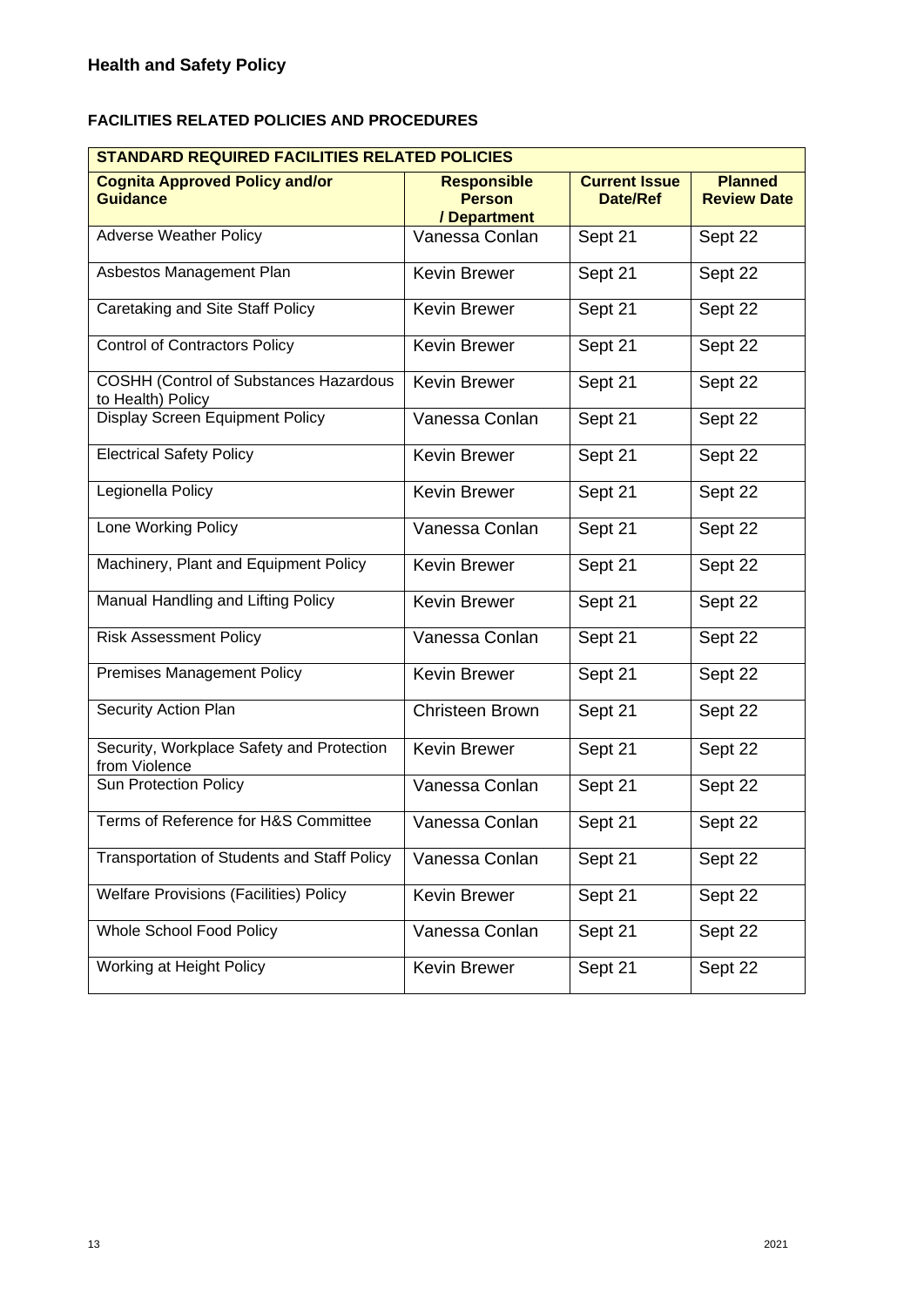#### **RISK ASSESSMENTS**

| <b>STANDARD REQUIRED RISK ASSESSMENTS</b>                |                                                 |                                         |                                      |
|----------------------------------------------------------|-------------------------------------------------|-----------------------------------------|--------------------------------------|
| <b>Cognita Approved Policy and/or</b><br><b>Guidance</b> | <b>Responsible</b><br><b>Person</b>             | <b>Current Issue</b><br><b>Date/Ref</b> | <b>Planned</b><br><b>Review Date</b> |
|                                                          | / Department                                    |                                         |                                      |
| Administration and Faculty Office Areas                  | School secretary                                | Sept 21                                 | Sept 22                              |
| <b>Boiler Rooms</b>                                      | <b>Kevin Brewer</b>                             | Sept 21                                 | Sept 22                              |
| <b>Cleaning Activities</b>                               | Cleaning<br>contractor                          | Sept 21                                 | Sept 22                              |
| Covid 19                                                 | <b>Christeen Brown</b>                          | Sept 21                                 | Sept 22                              |
| Early Years Foundation Stage Class Rooms                 | <b>EYFS</b> teachers                            | Sept 21                                 | Sept 22                              |
| <b>Eating Facilities</b>                                 | <b>Christeen Brown</b>                          | Sept 21                                 | Sept $2\overline{2}$                 |
| Events                                                   | <b>Christeen Brown</b>                          | Sept 21                                 | Sept 22                              |
| <b>External Grounds and Play Areas</b>                   | <b>Christeen Brown</b>                          | Sept 21                                 | Sept 22                              |
| First Aid Risk Assessment                                | Vanessa Conlan<br>and Christeen<br><b>Brown</b> | Sept 21                                 | Sept 22                              |
| Fire Risk Assessment                                     | <b>Kevin Brewer</b>                             | Sept 21                                 | Sept 22                              |
| <b>General Caretaking Activities</b>                     | Kevin Brewer                                    | Sept 21                                 | Sept 22                              |
| <b>General Class Rooms</b>                               | Y1 class teachers                               | Sept 21                                 | Sept 22                              |
| <b>General Grounds Mainteance Activities</b>             | Good Gardening<br>Company                       | Sept 21                                 | Sept 22                              |
| IT Technicians and Server Rooms                          | Jack Lacey - IT<br>tech                         | Sept 21                                 | Sept 22                              |
| Kitchen                                                  | <b>Thomas Franks</b><br>catering contractor     | Sept 21                                 | Sept 22                              |
| Library                                                  | <b>Christeen Brown</b>                          | Sept 21                                 | Sept 22                              |
| Lone Working                                             | Vanessa Conlan                                  | Sept 21                                 | Sept 22                              |
| Main Reception Area                                      | School secretary                                | Sept 21                                 | Sept 22                              |
| Reprographics Areas                                      | School secretary                                | Sept 21                                 | Sept 22                              |
| School Assembly Areas                                    | Christeen Brown                                 | Sept 21                                 | Sept 22                              |
| <b>Security Risk Assessment</b>                          | Vanessa Conlan                                  | Sept 21                                 | Sept 22                              |
| Sports activities indoors                                | Christeen Brown                                 | Sept 21                                 | Sept 22                              |
| <b>Staff Rooms</b>                                       | Christeen Brown                                 | Sept 21                                 | Sept 22                              |
| Stairs and Communal Areas                                | Christeen Brown                                 | Sept 21                                 | Sept 22                              |
| Storage Rooms                                            | <b>Christeen Brown</b>                          | Sept 21                                 | Sept 22                              |
| <b>Swimming Pools</b>                                    | Main site games<br>and site team                | Sept 21                                 | Sept $2\overline{2}$                 |
| <b>Toilets and Welfare Areas</b>                         | Christeen Brown                                 | Sept 21                                 | Sept 22                              |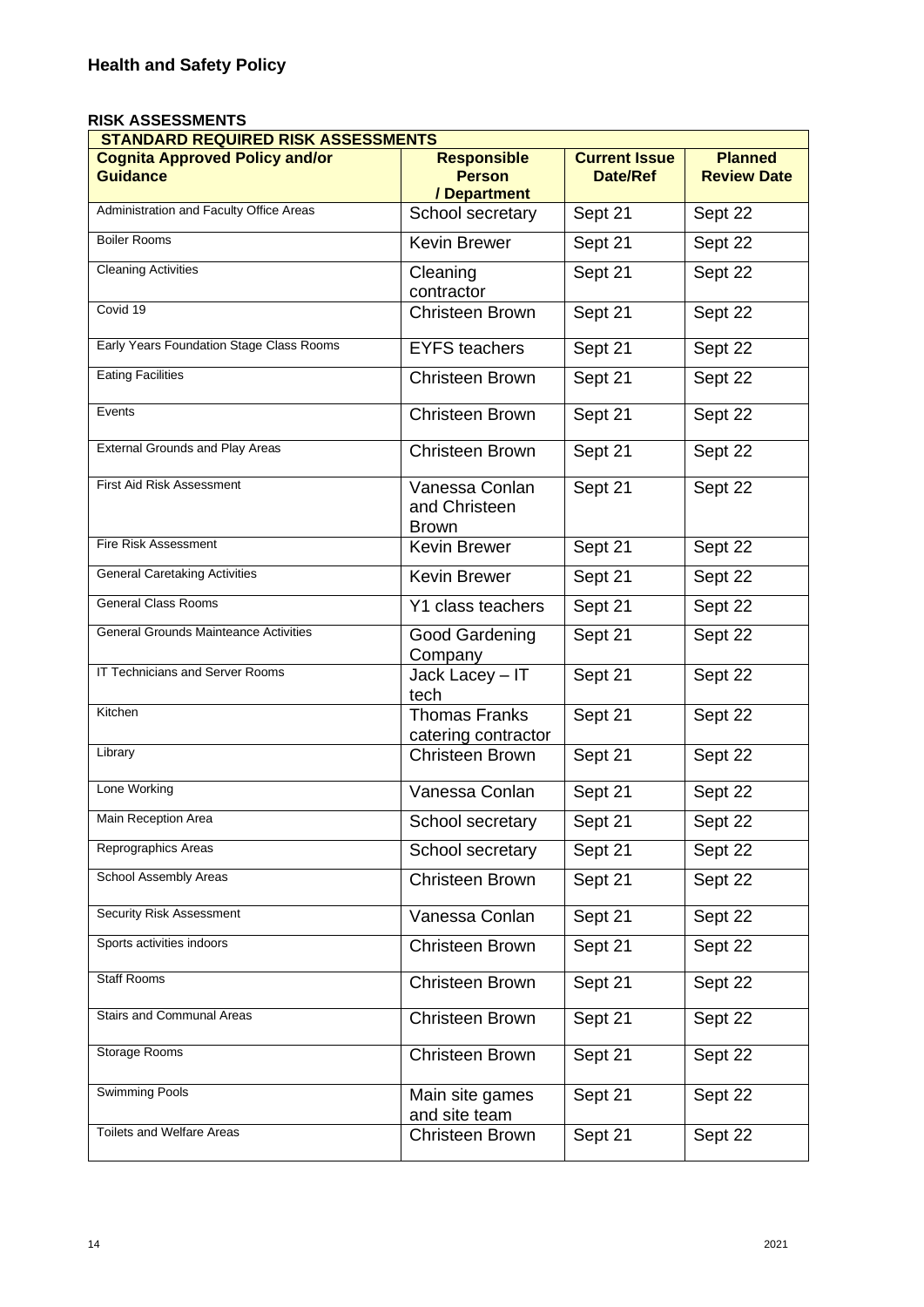| <b>ADDITIONAL RISK ASSESSMENTS - SPECIFIC TO THE SCHOOL</b>                                                                                                                                                      |                                                     |                                  |                                      |
|------------------------------------------------------------------------------------------------------------------------------------------------------------------------------------------------------------------|-----------------------------------------------------|----------------------------------|--------------------------------------|
| <b>School Policy and/or Guidance</b><br>(Eg PE RAs, Ground equipment, Kiln, Keeping<br>animals in schools, Sewing Machines,<br>Specialist department equipment, outdoor<br>activities including gardening, ECAs) | <b>Responsible</b><br><b>Person</b><br>/ Department | <b>Current Issue</b><br>Date/Ref | <b>Planned</b><br><b>Review Date</b> |
| Keeping animals in school                                                                                                                                                                                        | Christeen Brown                                     | Sept 21                          | Sept 22                              |
| Gardening and Forest School activities                                                                                                                                                                           | Christeen Brown                                     | Sept 21                          | Sept 22                              |
| Sporting activities outside                                                                                                                                                                                      | Christeen Brown                                     | Sept 21                          | Sept 22                              |
| Administration of medication                                                                                                                                                                                     | Christeen Brown                                     | Sept 21                          | Sept 22                              |
| Arson                                                                                                                                                                                                            | Vanessa Conlan                                      | Sept 21                          | Sept 22                              |
| Snow and ice                                                                                                                                                                                                     | Vanessa Conlan                                      | Sept 21                          | Sept 22                              |

**Authorised by [School Head]:**

Vanessa Conlan

Contan

Date **Date** September 2021

| <b>Effective date of the</b><br>policy | September 2021 to September 2022                                            |
|----------------------------------------|-----------------------------------------------------------------------------|
| <b>Circulation</b>                     | [School Director of Education/teaching staff/all non-teaching<br>staff]     |
| <b>Status</b>                          | Complies with requirements of the Health and Safety at Work<br>etc Act 1974 |

NOTE: This Health and Safety Policy document is subject to review and revision by Cognita, therefore please ensure that you are using the current correct version by checking with your school Head or their nominated Health and Safety Coordinator.